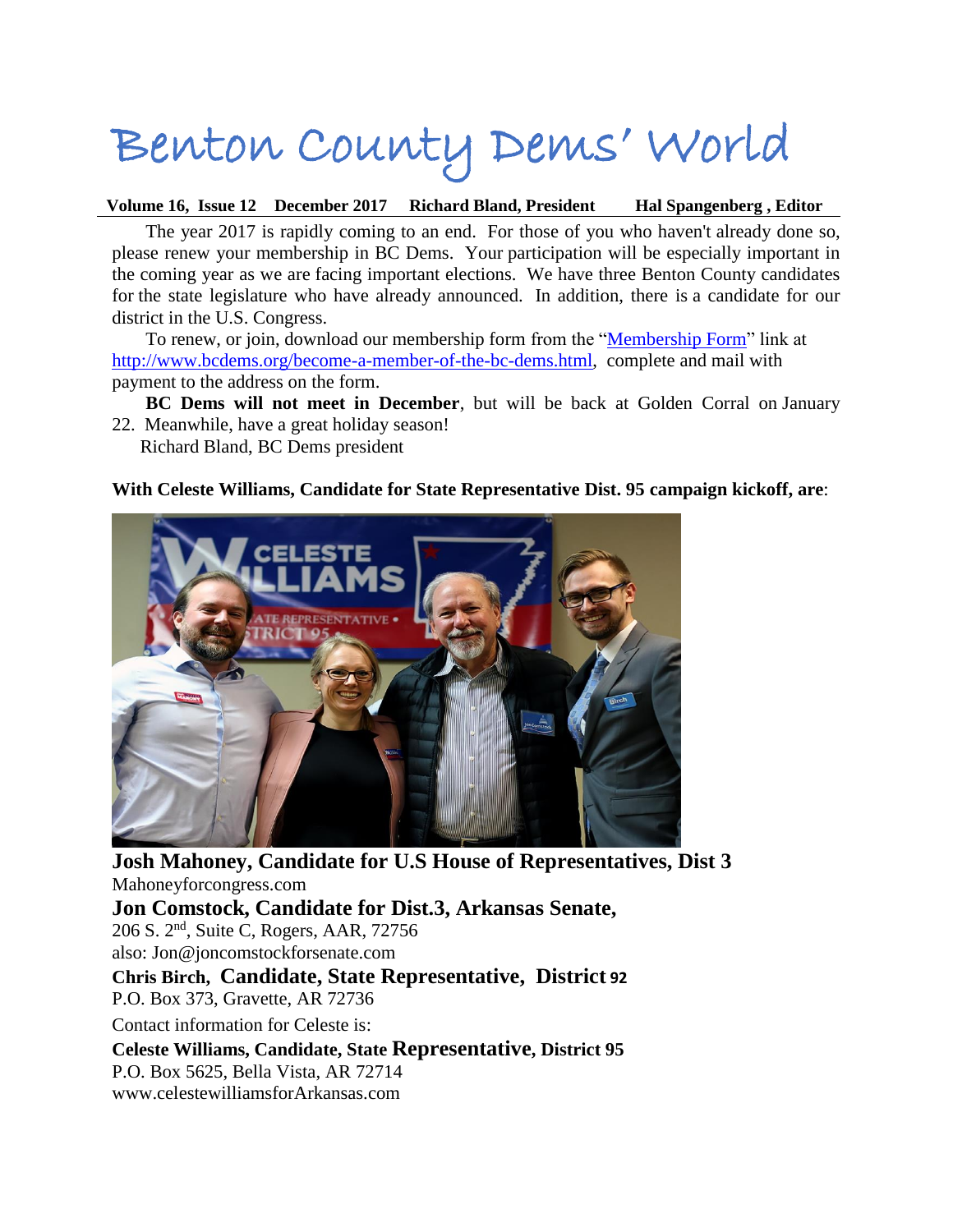# Democrats on the move in Benton County

Despite a cold wind, drizzle, and occasional sleet, a group of about 30 gathered to support **Jon Comstock** as he launched his campaign for Arkansas Senate, District 3, on Saturday, November 18, at Frisco Park in downtown Rogers



>>>>>>>>>>>>>>>>>>>>>>>>>>>>>>>>>>>>>>>>>>>>>>>>>>>>>>>>>>>>>>>>>>>>>>>>>>>>>>>>>>

More than 85 people gathered at Las Fajitas in Bella Vista, Thursday evening, November 30, as **Celeste Williams** formally inaugurated her campaign for Arkansas House of Representatives, District 95.



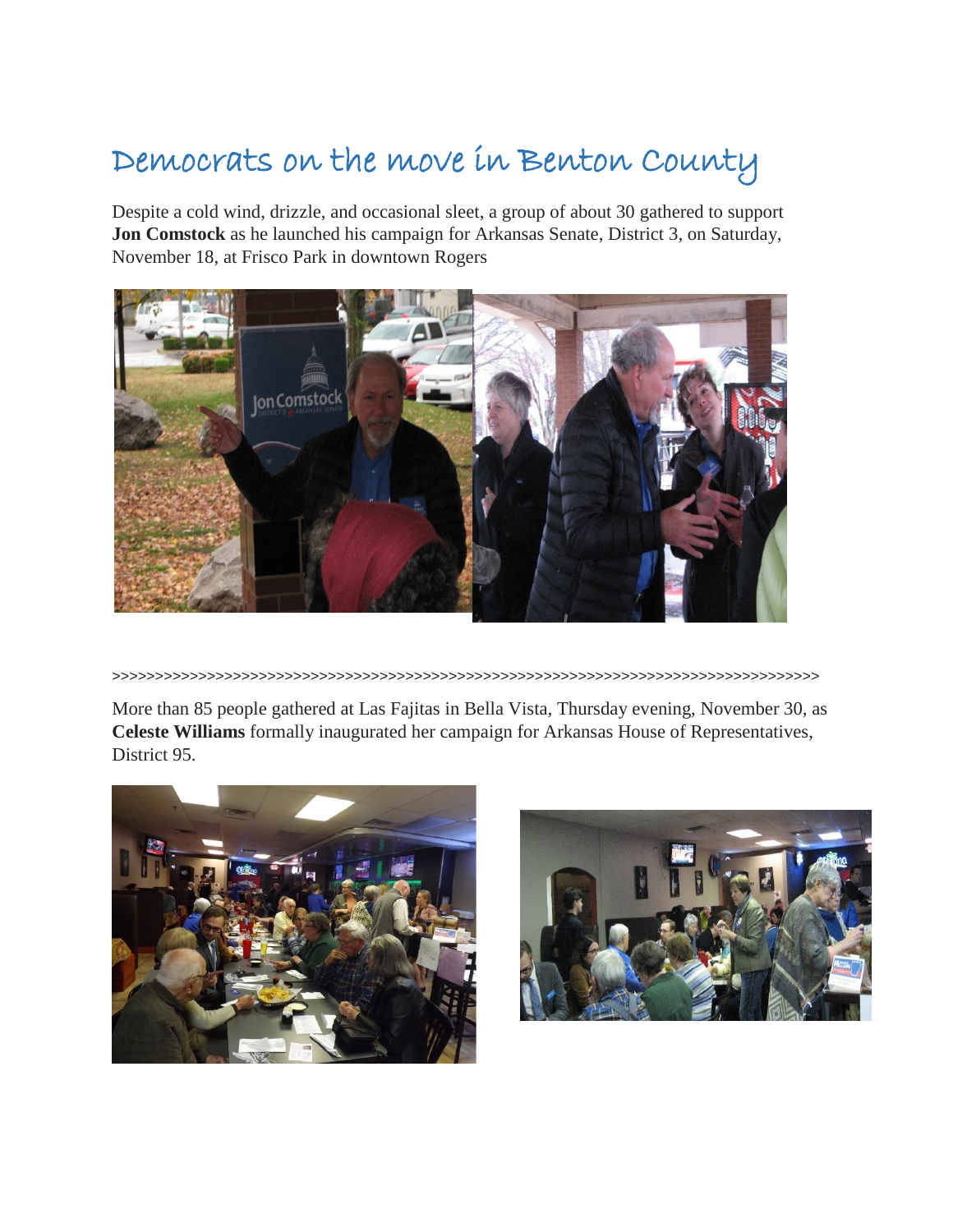Pres. Richard Bland talking to Celeste with James Van Tuyl looking on, and Celeste with 3 of her followers



>>>>>>>>>>>>>>>>>>>>>>>>>>>>>>>>>>>>>>>>>>>>>>>>>>>>>>>>>>>>>>>>>>>>>>>>>>>>>>>>>>>>>>>>>>>>

### **Chris Birch, Candidate for State Representative, District 92**

House District 92 includes western Bella Vista, Cherokee City, Decatur, Gravette, Hiwassee, Maysville, and Sulphur Springs. The seat is currently held by Kim Hendren who is term-limited. Kim's daughter, Gayla Hendren McKenzie, has already announced she will seek her father's seat. A Democrat has not run for the house of Representatives in the district in 16 years